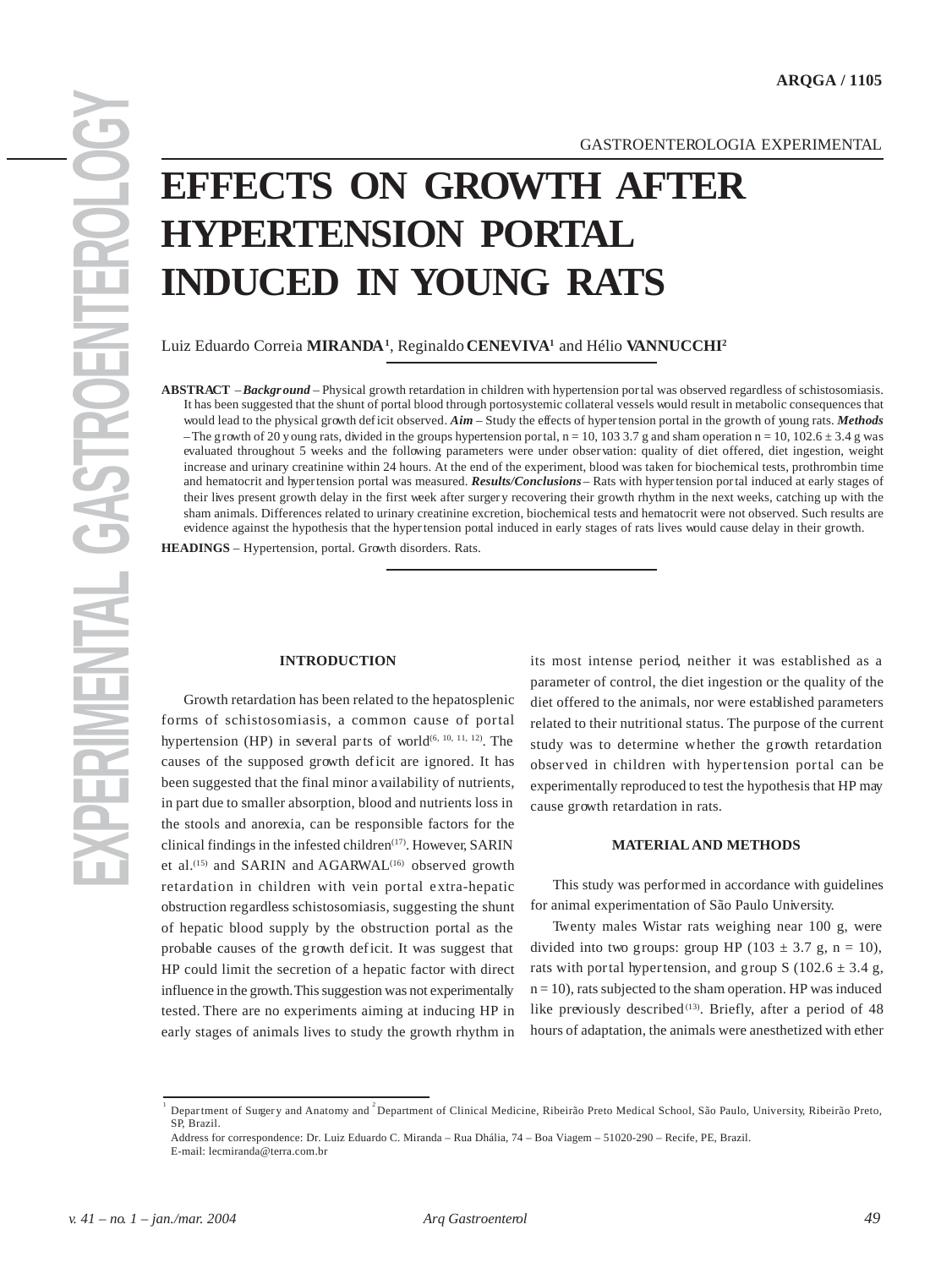ethilic and subjected to median laparotomy. HP was achieved by the positioning of a clip with internal size of 0,3 mm in the portal vein after the drainage site of its last tributary. The animals in group S were subjected to the same surgical procedure without placing the silver clip. The animals were housed in metabolic cages for 35 days, in acclimatized rooms with equal periods of absence and presence of light, and fed with standardized diet, composed for proteins to casein base, saline and vitaminic mixtures according to parameters of the AOAC – Association of Official Analytical Chemists<sup>(3)</sup>. The proteic content of the diet's nitrogen source was determined by Kjeldahl's method<sup>(5)</sup>, by means of the evaluation of five diet samples, to guarantee its quality and homogeneity. Experimental outline: the rats were weighed at the beginning of the adaptation period (P0), just before de surgical act (P1), and from the 9th postoperative day, once a week (days 9, 16, 23, 30 and 35, identified like P9, P16, etc.), always between 8 and 9 a.m., and strictly in the same day of postoperative for different groups. The variation of weight was considered weekly, which corresponds to the difference between two consecutive measures spaced by 1 week. A measure was thus obtained just before de surgical act, called V0, which corresponds to the variation of weight between the 1<sup>st</sup> adaptation day and the surgery day, and five postoperative measures, V1's nominees V5. For the animals' weighing an electronic scales graduated in 1 g were used. The alimentary ingestion control was followed at least twice a week, between 8 and 9 a.m., calculating the difference between the offered diet weight and the weight of the remaining of the alimentary compartment. At the end of the 1<sup>st</sup>, 3<sup>rd</sup> and 5<sup>th</sup> experiment weeks urine was collected during of 24 hours, by means of a graduated glass installed externally to the cage, for dosage of creatinine urinary excretion, with the goal of checking the animals' muscle mass gain. At the end of 5 weeks the animals were again operated on for pressure portal evaluation, which was carried out by means of transesplenic measure<sup>(4)</sup>. Blood was collected for hematocrit, biochemical and prothrombin time tests. The biochemical tests were carried out in the laboratory of Biochemistry of the Hospital of Clinics, Ribeirão Preto Medical School, São Paulo University, Ribeirão Preto, SP, Brazil. The hematocrit was held automatically in device model COUTER T. Prothrombin time values were accomplished electronically in device model ELECTRA 1600 C.

## **Statistical analysis**

The values of each parameter in each group were expressed as arithmetic averages and standard deviation (means  $\pm$  SD). It was applied *t* Student test for animals weight and diet ingestion data analysis. For the other parameters it was applied Mann-Whitney's test. Differences were considered significant at the level of  $P < 0.05$ .

#### **RESULTS**

# **Diet ingestion**

The animals ingested similar amounts of diet during the adaptation period. Diet ingestion was significantly lower in group HP in the 1<sup>st</sup> week postoperatory  $(9.8 \pm 1.8 \text{ g}, \text{n} = 10 \text{ vs } 14.02 \pm 2.9 \text{ g}, \text{n} = 10,$  $P < 0.05$ ). For the other experiment weeks there was no difference in the diet ingestion by different groups (Figure 1).



**FIGURE 1** –Diet ingestion (g) by week. Each value represents the mean  $\pm$  standard deviation of 10 experiments. There is statistically significant difference (\*test *t* Student,  $P < 0.05$ ) in the 1<sup>st</sup> postoperative week

#### **Weight evolution**

There was no significant difference between groups HP and S during the adaptation period. Weight was significantly higher in group S for the first measure (P9,  $124.1 \pm 4.2$  g,  $n = 10$  group HP *vs* 151.9  $\pm$  16.8, n = 10, group S,  $P < 0.05$ ). There was no statistically relevant difference for the other measures (Figure 2).



**FIGURE 2** –Weight evolution according to time of postoperative evolution. There is statistically significant difference in P9 that corresponds to the 9<sup>th</sup> postoperative day (test *t* Student,  $P < 0.05$ ). P0 corresponds to the weight at the beginning of the adaptation phase and P1 corresponds to the weight in the surgery day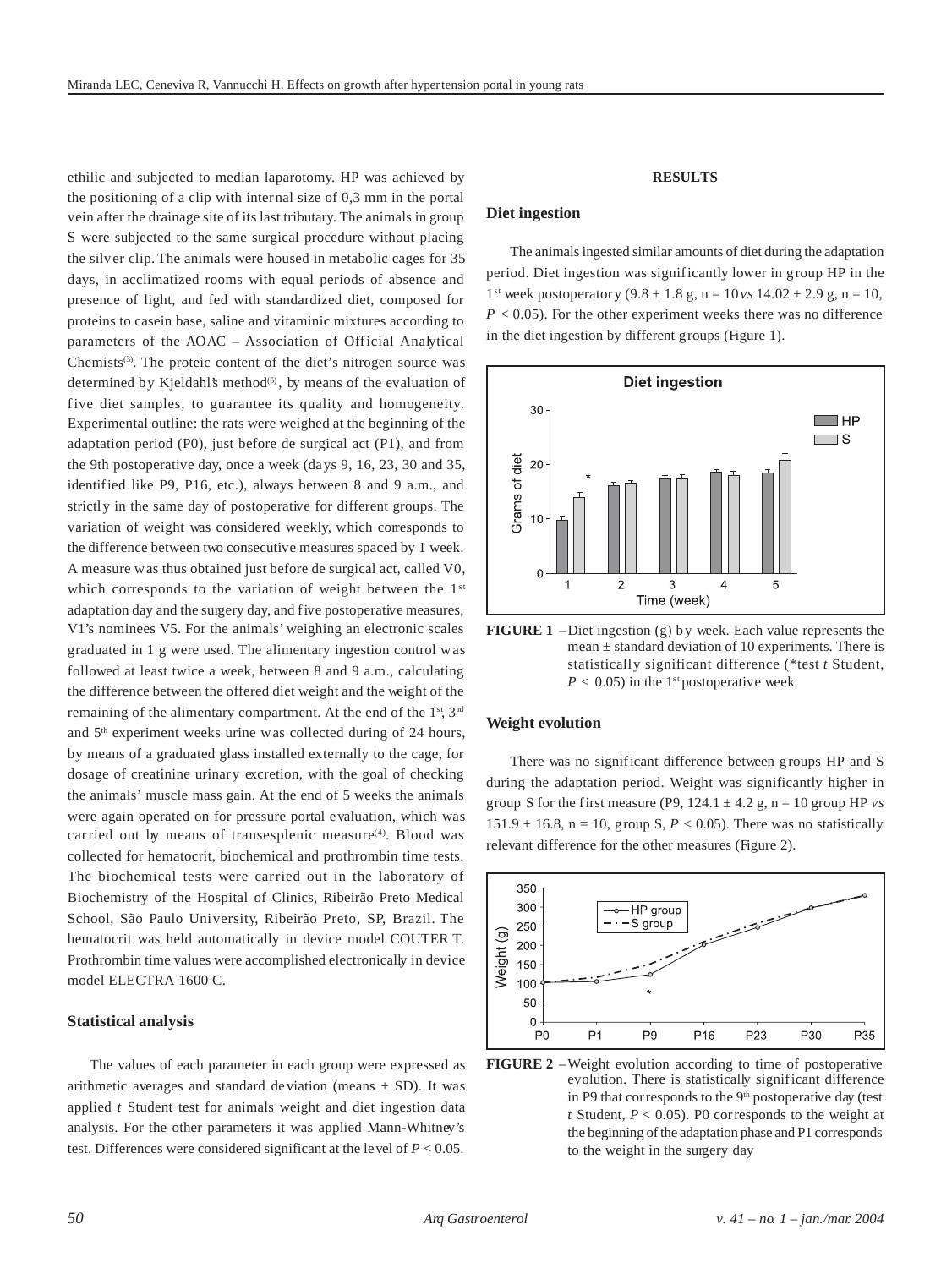#### **Weekly weight gain**

The animals gained weight equally during the adaptation time  $(4.8 \pm 2.7 \text{ g}, \text{n} = 10, \text{ group HP vs } 5.2 \pm 3.5 \text{ g}, \text{n} = 10 \text{ group S}).$  Weekly weight gain was significantly different in V1 and V4 that correspond to the 1<sup>st</sup> and 4<sup>th</sup> postoperative weeks (24  $\pm$  12.0 g, n = 10, group HP, and of  $44.1 \pm 12.4$  g, n = 10, group S,  $P < 0.05$  and  $50.3 \pm 15.12$  g,  $n = 10$ , group HP, and  $38.3 \pm 6.8$ ,  $n = 9$ , group S,  $P < 0.05$ ) (Figure 3).



**FIGURE 3** – Variation of weight by week. Each value represents the mean  $\pm$  standard deviation of 10 experiments. There is statistically significant difference in V1 and in V4 that correspond the  $1<sup>st</sup>$  and  $4<sup>th</sup>$  postoperative weeks (test  $t$ Student,  $P < 0.05$ )

## **Urinary creatinine**



There was no difference in the creatinine urinary excretion measured in 24 hours (Figure 4).

**FIGURE 4** – Creatinine urinary excretion according to postoperative week. Each value represents the mean  $\pm$  standard deviation of 10 experiments. There is no statistically significant difference between values of creatinine urinary excretion for the groups HP and S

## **Hematocrit and blood biochemical analysis**

There were no differences for determination of ALT, AST, albumin, alkaline phosphatase, bilirubins total and conjugated, hematocrit and prothrombin time between groups HP and S.

#### **Portal pressure**

The values of pressure portal were markedly elevated significantly in group HP compared with group S  $(20.3 \pm 2.6 \text{ mm Hg n} = 9 \text{ vs } 9.3$  $\pm$  2.4 mm Hg, n = 7, *P* < 0.05).

#### **DISCUSSION**

The relationship between HP and children's growth is not clearly established in the literature. Most authors that studied HP did not have as a main aim evaluating the growth or nutritional status of patients<sup>(18)</sup>. However, SARIN et al.<sup>(15)</sup> accompanying every 3 or 6 months, 61 young patients with average of  $8.4 \pm 5.4$  years age and carriers of extra-hepatic HP, and evaluating anthropometric indices, growth rhythm, diet and nutritional parameters, concluded that most children with vein portal thrombosis are smaller in stature and present smaller growth speed when compared to the healthy controls. The groups were similar in age, gender, racial and social conditions. There is evidence of abnormal secretion and dynamics of growth hormone (GH), so much in patients with cirrhosis as in patients with schistosomiasis<sup>(2)</sup>. ASSAD et al.<sup>(2)</sup> suggest that the insulin shunt through the collateral portosystemics vessels leads to the synthesis decrease of the growth insulin-simile factor I (IGF I) by the liver, which results in increase secretion GH. Chronic liver disease is associated with GH resistance, which is characterized by high circulating GH and low  $IGF<sup>(1, 8)</sup>$ . According to ASSAD et al.<sup>(2)</sup>, the secretion alterations of GH would be consequence of blood deviation by the collateral vessels, and not of the hepatic parenchyma disease. Children carriers of hypertension portal who underwent surgical portosystemic shunting have improved postoperative growth parameters<sup>(9)</sup> suggesting that systemic shunting, is not the only responsible by the growth delay. There is no experimental research evaluating the growth of animals with extra-hepatic hypertension portal induced in early phase of their lives. Acute portal vein stenosis is a reliable method to induce hypertension portal in rats<sup>(14)</sup>. Clip with internal size of 0,3 mm induces hypertension portal and evident development of portosystemic vessels in young rats how can be demonstrated by means of portography<sup>(13)</sup> (Figure 5) and transesplenic measure of portal pressure. In the present study HP was induced in early stages of animals growth, the quantity of consumed diet was checked in order to exclude the anorexia as a possible cause of bias in the growth evaluation, the diet quality was assured to guarantee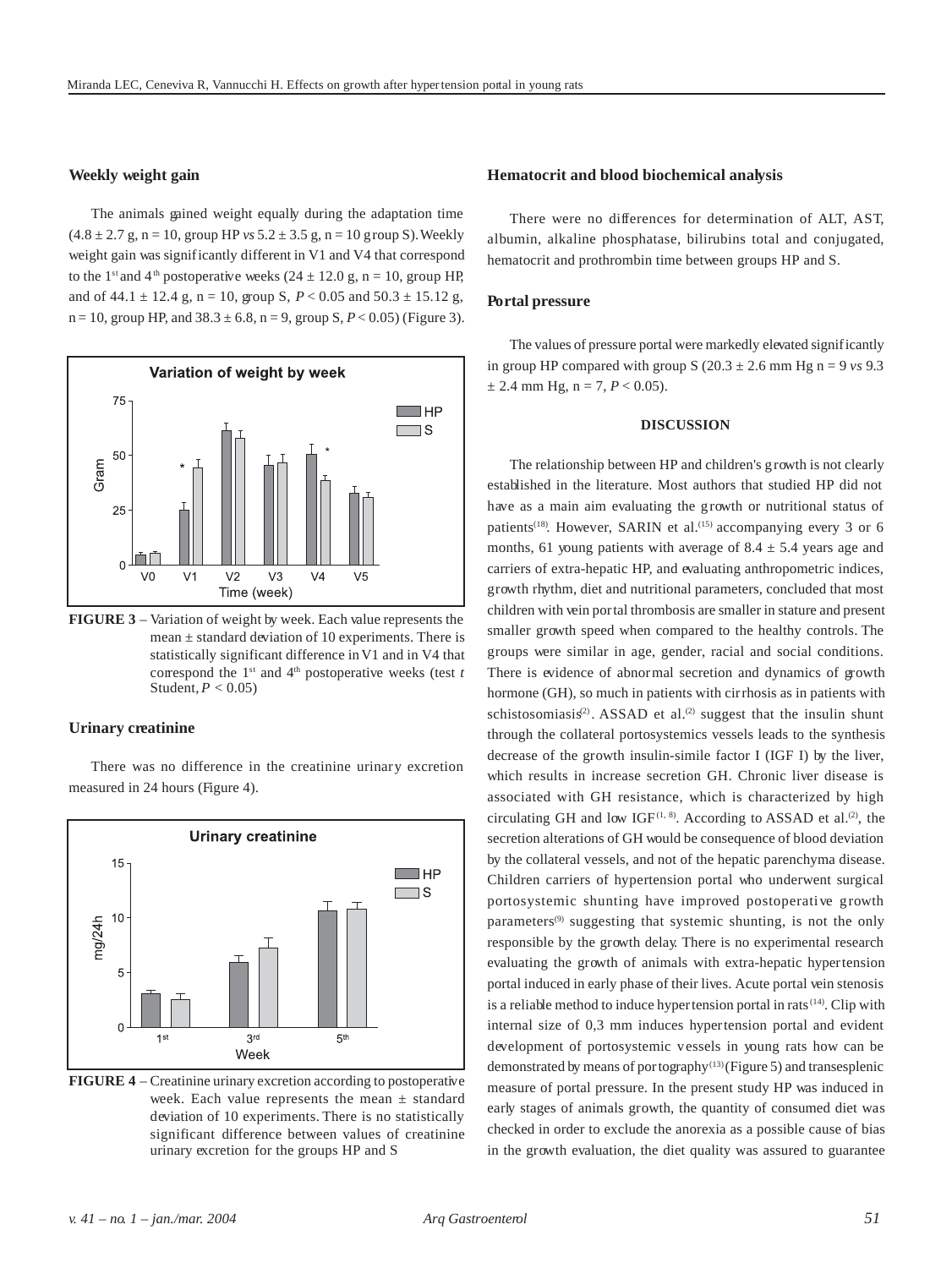

**FIGURE 5** –(A) Portography of the group S. The portal vein has no collateral vessels. (B) Portography of the group HP. There is evident blood shunt through the collateral portosystemic vessels (MIRANDA<sup>(13)</sup>)

that the different studied groups had received a diet with adequate quality for their perfect growth and the weight and muscle mass gain were considered as growth parameters. It is important to mention at this point that dosage of creatinine urinary excretion in 24 hours is adequate method for the muscle mass corporal evaluation since a diet exempt of creatinine and creatina is offered $(7)$ . The referring values evaluation to creatinine excretion in 24 hours, suggest that the fact of the animals grew in conditions to HP was not enough to provoke delay in the muscle mass gain, suggesting that HP does not decrease the availability nor the nutrients utilization. The animals did not have ascites, nor any difference in the muscle mass gain. It was considered that the gain of weigh was a good parameter for the growth evaluation. The analysis of weight gain shows that in the  $2<sup>nd</sup>$  week the animals acquired 60.7  $\pm$  12.4 g, group HP and 57.6  $\pm$  11 g, group S. In that week the animals weighed about 200 to 210 g. The weight gain represented about 30% of the animals weight in this short period of time. The referring data analysis to the weekly weight gain demonstrates that the  $2<sup>nd</sup>$  week corresponded to the most intense increase in rats weight, being this growth rhythm decreased in the subsequent weeks. The experiment was developed, therefore, in the animals' fastest growth phase, situation that imposes big metabolic requirements. Time of study can also be considered convenient, if considered that in the 5 studied weeks the animals weight tripled, fact that does not happen in any other following period of these animals lives. The referring data analysis to the weight gain demonstrates that the animals of group HP got less weight than the control animals in the period that corresponds to the 9 early postoperative days, while the inverse happened on the  $4<sup>th</sup>$  week of the experiment. At the end of 5 weeks there were no differences for the weight variations between animals in both groups. The anorexia presented by the animals in group HP during early postoperative days, reflected by the smaller alimentary ingestion during this period, can be explained by the strong surgical injury made by HP's induction. When the animals recovered from this period, they took diet in larger quantity, they quickly recovered their weight and approached the group S growth rhythm. The fact that it was offered balanced, homogeneous diet, and with adequate protein composition to the animals growth, ingested in enough quantities, excludes the possibility of any difference in the growth being caused by the offer of bad quality or insufficient diet. The results of blood tests demonstrate that the animals had normal hepatic function, and that the presented model is good to evaluate the hypothesis that HP could regulate the growth of animals.

In summary, under the conditions of our study and after the analysis of data by the mathematics instruments chosen, it is possible to conclude that HP acquired in early stages of animals' lives does not induce the growth deficit. The growth retardation observed in children with HP can not be experimentally reproduced by inducing HP in young rats. The suggestion that the HP could limit the secretion of a hepatic factor with direct influence in the growth does not find subsidy in this study.